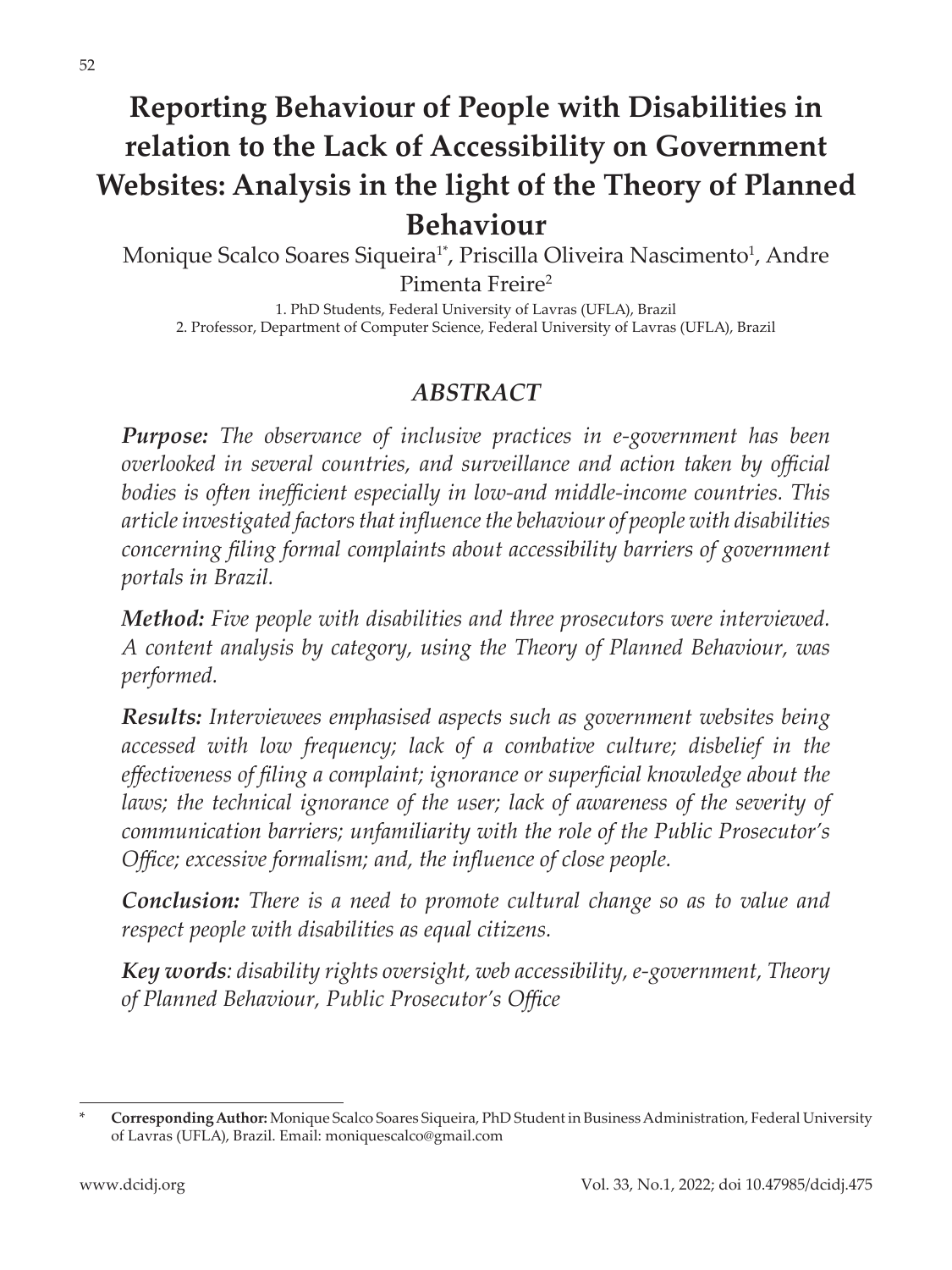## **INTRODUCTION**

The access of all citizens to the information available on websites, as well as in their respective applications on mobile devices, is still a challenge for society. Even with all legal obligations and accessibility guidelines, there are persistent accessibility barriers on government websites.

In Brazil, the Internet Governance Committee (2010) found that 98% of .gov. br domain pages did not respect the accessibility standards of the Brazilian government's e-Government Accessibility Model (e-MAG). In line with this finding of the year 2010, several more recent research studies have shown that Brazilian government portals are not in line with accessibility guidelines in Brazil (Oliveira & Eler, 2015; Maia, 2015; Silva & Rue, 2015; Carvalho, Cagnin & Paiva, 2017; Oliveira & Souza, 2017). Thus, numerous people, including people with disabilities, are unable to use government portals.

The problems of lack of accessibility in Brazilian governmental portals present limitations in guaranteeing the rights of people with disabilities that are provided for in the UN Convention on the Rights of Persons with Disabilities (2006), of which Brazil is a signatory, as well as the Brazilian Inclusion Law promulgated in 2015.This is due, in part, to the lack of surveillance and denunciations from society. This is because laws are not self-executing and enforcement tools are needed (Lazar, Goldstein & Taylor, 2015).

In Brazil, the oversight role is exercised by organs such as the Public Prosecutor's Office. Thus, among the main practical areas of action of the Public Prosecutor's Office for the defence of diffuse and collective rights of persons with disabilities, the Public Prosecutor's Office acts in the inspection and implementation of the accessibility conditions foreseen mainly in the Brazilian Inclusion Law, n° 13.146 / 15 (Macêdo & Ogrizio, 2016). In view of this lack of accessibility in government portals, it is fundamental that society is made aware of the role played by this institution and of the way to denounce these illicit acts in order to provoke action by the Public Prosecutor's Office.

Therefore, this article aims to understand the factors that influence the denunciation behaviour of people with disabilities. To this end, the authors conducted research on secondary sources and held interviews. Secondary data search involved seeking for related work that deals with reporting behaviour. The authors also investigated the existence of formal complaints addressing accessibility issues in public digital services that impede or hinder access to such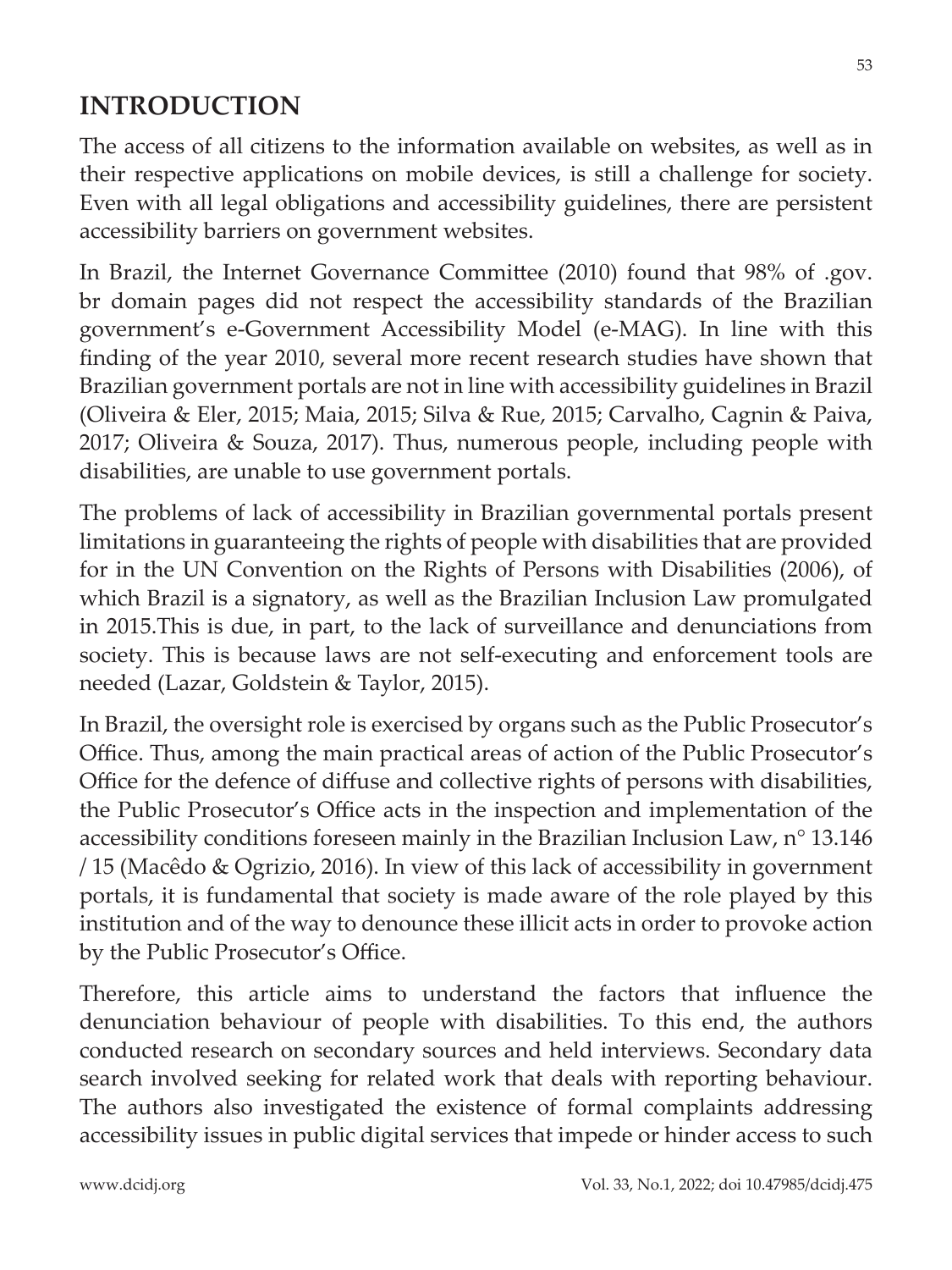services by persons with disabilities or that constitute violations of accessibility standards. Five people with disabilities and three prosecutors were interviewed. Content analysis of the gathered data was performed using categories based on aspects of the Theory of Planned Behaviour (TPB).

The TPB has been used widely in the areas of Management and Information Systems, with strong influence on theories that explain the adoption and use of systems in organisations. Ajzen (1985) states that all actions are preceded by planning, whether conscious or unconscious, to guide the sequence of acts, and that actions are controlled by intentions, but not all intentions come true, some are abandoned or modified to suit circumstances. Thus, Ajzen (1985) understands that it is possible to predict the actions from the previous knowledge of the intentions in relation to certain behaviours.

According to TPB, intention is the result of three determinants, namely: attitudes concerning personal aspects, subjective norms related to social influence, and perceived behavioural control, which is the individual's need to have the support, resources and opportunity to perform a specific behaviour (Ajzen, 1985). Ajzen (1991) observes that behaviour, for the most part, depends not only on the individual effort invested, but also on the control that the individual exerts on other internal and external factors.

Thus, from the study of this theory, three categories of analysis were established, namely: attitudes, subjective norms and perceived behavioural control. Subcategories were then created from the interviewees' speech analysis.

## **METHOD**

### **Study Design**

Research on secondary sources was conducted, and interviews were held with five people with disabilities and three prosecutors.

### **Procedures for Conducting Documentary Research**

The authors carried out documentary research to investigate the practices of reporting and monitoring the accessibility of public e-government services by people with disabilities. The data collected is related to complaints made to the Public Prosecutor's Office of Minas Gerais in the first half of 2016. The authors also investigated processes related to web accessibility at the federal level and complaints made to the Federal Ombudsman.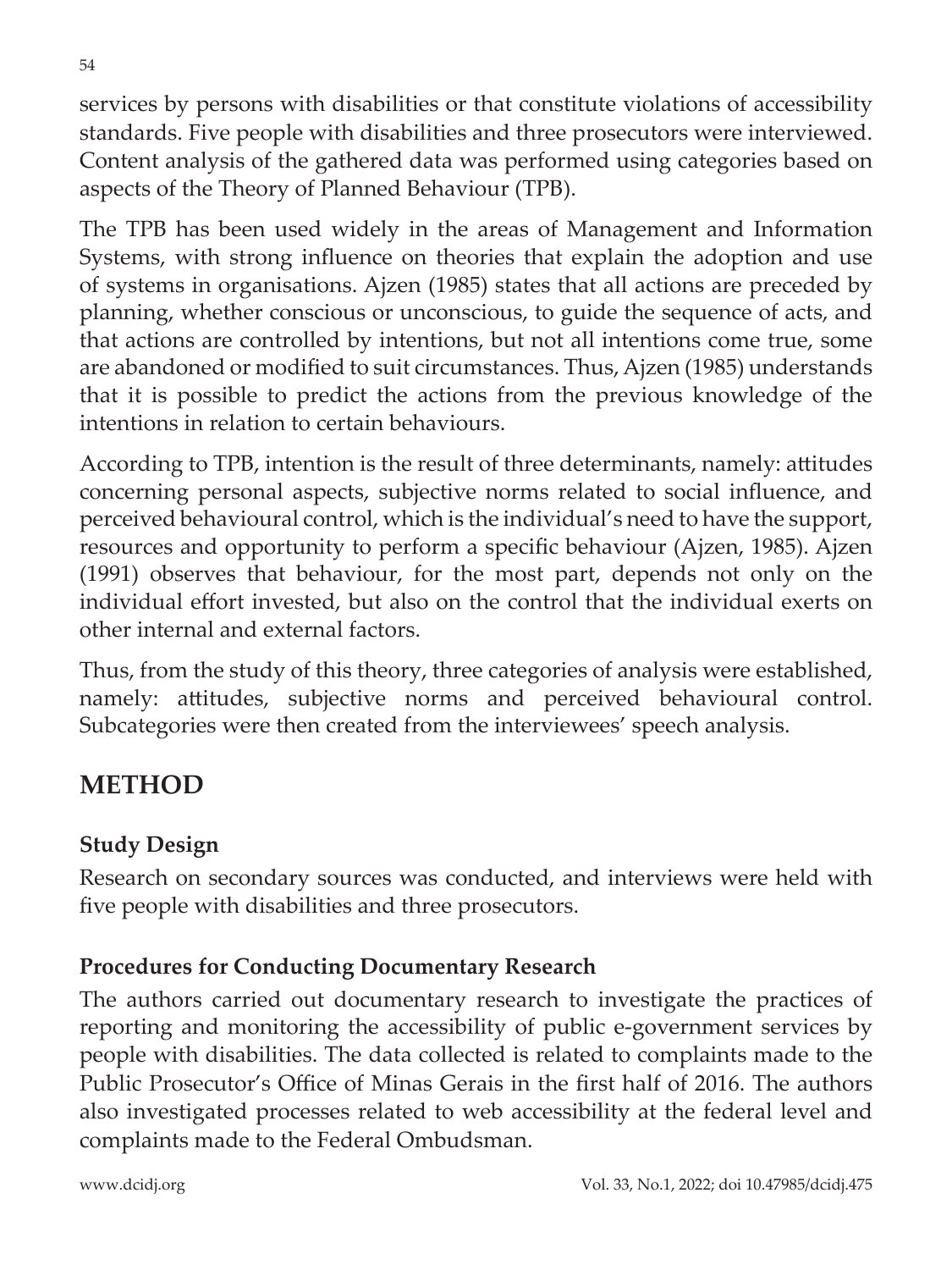### **Procedures for Conducting and Analysing Interviews with People with Disabilities and Prosecutors**

Semi-structured interviews were conducted with eight participants. Of these, five were people with disabilities and three were prosecutors from the Public Prosecutor's Office of Minas Gerais. Among the people with disabilities, there were three visually impaired people and two people with physical disabilities. The selected interviewees included representatives from academia, the government, and primary and secondary education.

Based on the analysis of the interviewees' answers, subcategories were created, namely, access; culture; effect; knowledge of laws; technical and procedural knowledge; consciousness; knowledge of the Public Prosecutor's Office; formalism; and influence of people. Where excerpts from the interviewees' contributions are mentioned, they are attributed to the respective participant - PD for Person with Disabilities, and PP for public prosecutor – along with their respective numbers.

Table 1 provides a summary of the content analysis, with categories, subcategories and summary explanation.

| <b>Categories</b>                          | Subcategories                            | <b>Guiding Concept</b>                               |
|--------------------------------------------|------------------------------------------|------------------------------------------------------|
| <b>Attitudes</b>                           | Access                                   | Governmental portals are poorly accessed by          |
|                                            |                                          | people with disabilities.                            |
|                                            | Culture                                  | Lack of a combative culture. Instead of resorting    |
|                                            |                                          | to oversight agencies, people often prefer to resort |
|                                            |                                          | to alternative ways to demonstrate dissatisfaction,  |
|                                            |                                          | such as social networks.                             |
|                                            | Effect                                   | Disbelief in the effectiveness of the complaint.     |
| Perceived<br><b>Behavioural</b><br>Control | Knowledge of<br>Laws                     | Lack of knowledge about laws that deal with the      |
|                                            |                                          | right of access to information and communication     |
|                                            |                                          | technologies.                                        |
|                                            | Technical and<br>Procedural<br>Knowledge | The user may not know how to identify that           |
|                                            |                                          | the difficulty of navigating is a problem of lack    |
|                                            |                                          | of accessibility and not having the technical        |
|                                            |                                          | knowledge to report the problem in a complaint.      |
|                                            |                                          | Thus, the issue of ignorance about where and how     |
|                                            |                                          | to report was also mentioned as a limiting factor.   |

**Table 1: Perception of the Interviewees in relation to the Factors that Influence the Intention of the Complaint Behaviour**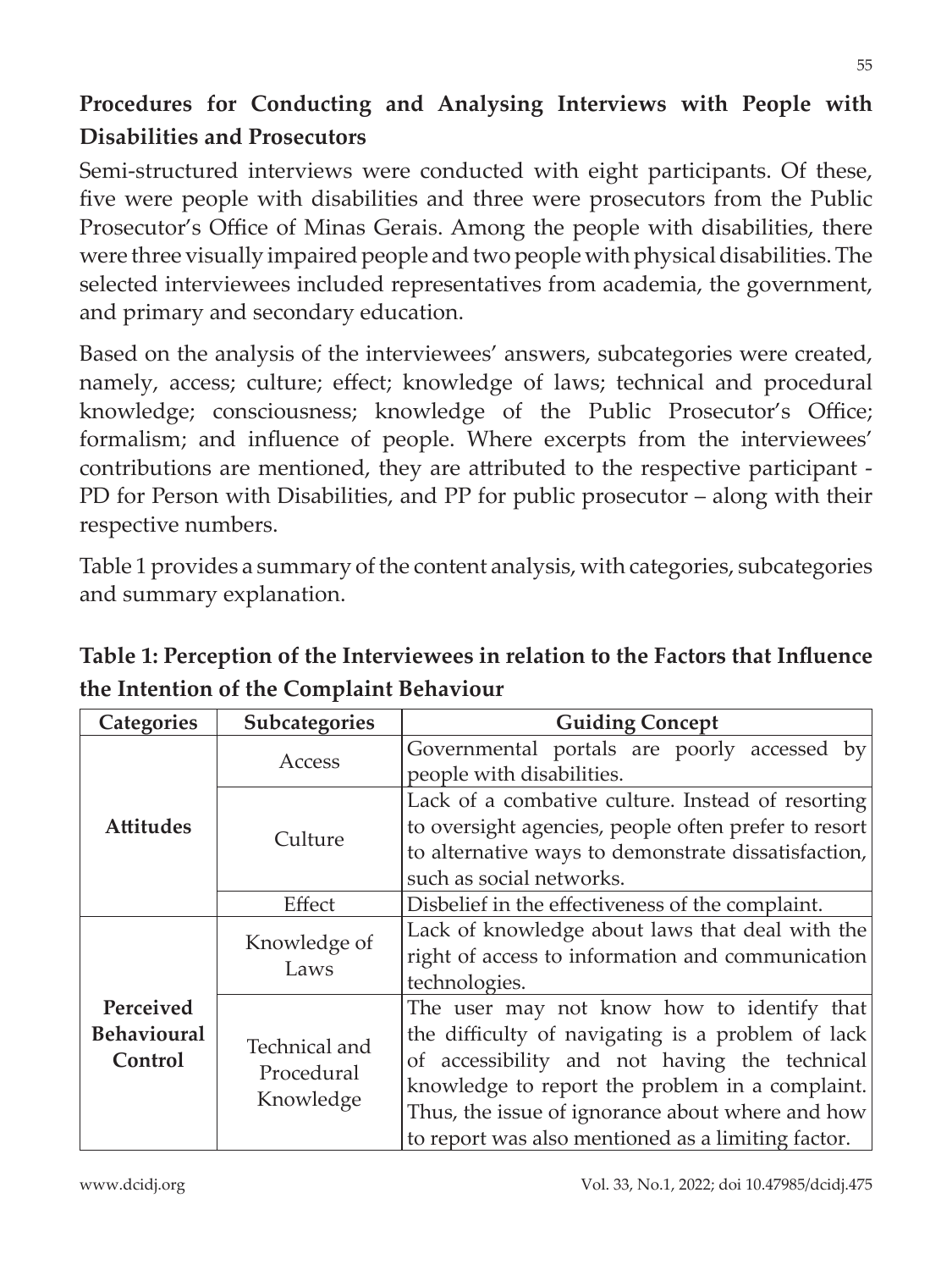|                            | Consciousness | Lack of awareness that the communication barrier                         |
|----------------------------|---------------|--------------------------------------------------------------------------|
|                            |               | is as criminal as any other type of barrier.                             |
|                            | Knowledge of  | Unawareness of the performance of the Public                             |
|                            |               | Public Prosecutor's   Prosecutor's Office.                               |
|                            | office        |                                                                          |
|                            | Formalism     | Fear of the formalism to be faced for denunciation.                      |
|                            |               | Close people generally support and encourage                             |
| Subjective<br><b>Norms</b> |               | Influence of People reporting behaviour and often take the initiative to |
|                            |               | report.                                                                  |

#### **Ethical Considerations**

The interview scripts and study design were submitted to the Research Ethics Committee of the authors' institution and were approved with protocol CAAE 80842317.4.0000.5148.

### **RESULTS and DISCUSSION**

The general aspects reported in the interviews with people with disabilities and with the prosecutors are presented first, followed by a specific report and discussion of the specific points concerning the categories of analysis derived from the Theory of Planned Behaviour.

### **Complaints about Web Accessibility: Investigation of the National Scenario**

The authors carried out a search in the official electronic journal of the Public Prosecutor's Office of Minas Gerais in order to find complaints about accessibility problems in public sites. The survey refers to the first half of 2016. The authors verified the existence of 1,146 complaints involving people with disabilities. Of these, 164 procedures dealt with complaints about accessibility problems, which are mostly about architectural, transportation and urbanistic barriers, respectively. No denunciations involving the issue of web accessibility were found, despite ample evidence of lack of accessibility in websites in Brazil.

To date, only three processes have been found regarding web accessibility at the federal level in Brazil. The first one refers to the action filed in 2013 by a lawyer who has visual disability. The complaint addresses Resolution 185/13 of the National Council of Justice, where the electronic judicial process system was instituted. By this resolution, it was determined that all petitions and other judicial proceedings be conducted electronically. However, the change from the physical process to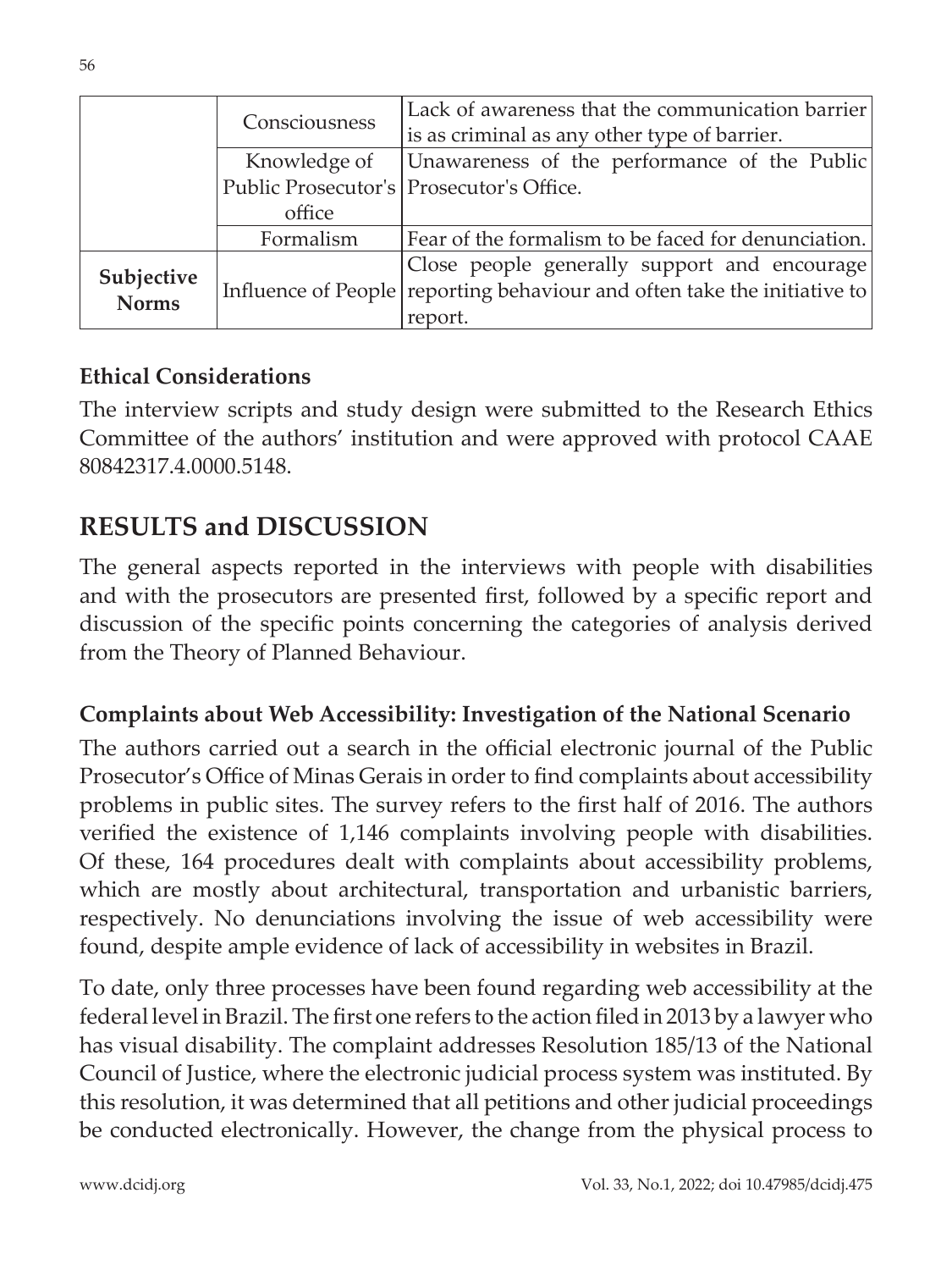the electronic process occurred without guaranteeing the broad and unrestricted access to sites for people with disabilities (Federal Court of Justice, 2014; National Justice Council, 2013).

Also in 2013, the Federal Public Prosecutor's Office filed a public civil action against the Federal University of Minas Gerais, in order to compel the University to "adapt the facilities of all its buildings to the rules of architectural accessibility, urban planning, communication and information". Among the problems of accessibility found in the University, the Federal Public Prosecutor's Office pointed out the lack of accessibility in the virtual learning environment Moodle system. The University was required to adapt to the guidelines provided in the federal accessibility standards e-MAG (Federal Regional Court, 2018).

Regarding the portals of private institutions, in 2014 the Federal Public Prosecutor's Office in São Paulo proposed a civil public action seeking to prohibit government advertising on sites that were not accessible. The civil inquiry was established by virtue of representation submitted by the National Foundation for Education and Integration of the Deaf, reporting that the largest information centres in the country, such as Record, UOL, Estadão, Terra, Globo, Folha, SBT, IG, Band and Yahoo, are not accessible to people with hearing impairment (Federal Public Ministry, 2018).

Nevertheless, in May 2018, the authors of this paper sent a freedom of information request to the Federal Ombudsman's Office requesting information on the existence of formal complaints addressing accessibility problems in public digital services. The agency verified the existence of 2 complaints compatible with the request. The complaints were about a problem with CAPTCHA that does not have audio but is needed to ensure that people with visual impairment have proper access to information. However, both complaints were sent by members of an outreach project called "Digital Accessibility", in which the authors are involved.

#### **Interviews with People with Disabilities: General Aspects**

Some general aspects of the interviews with people with disabilities are discussed here. The first item refers to what respondents understand as an "accessible society". From the interviewees' testimonies, it is possible to understand that an accessible society would be one in which people with disabilities live on equal terms with other people, having full freedom to come and go without any barriers.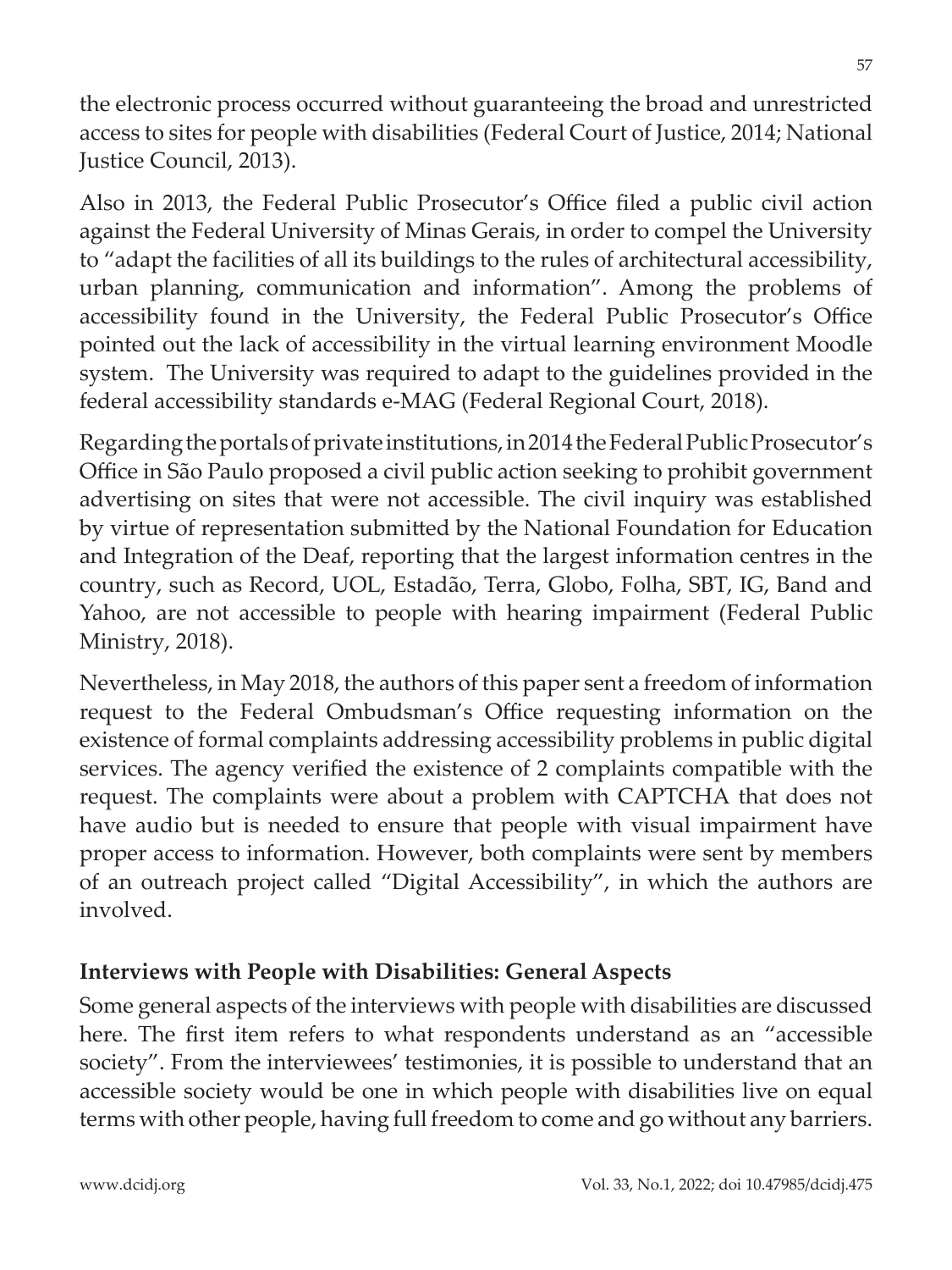Respondents were questioned about their participation in institutions that support people with disabilities, in order to understand how these people are active in monitoring and making effective demands of their rights. Only two participants (PD-04 and PD-05) responded that they actively participate in these institutions, while the others stated that they have participated but are currently not involved.

Regarding their actions in denouncing violations of their rights, being of any nature, two interviewees stated that they do not usually denounce although they recognise the need to be more active in this regard, while three said they have a habit of reporting. All the interviewed people with disabilities affirmed that they have already faced several problems of accessibility in society, of which attitudinal, architectural and urbanistic barriers stood out.

### **Interviews with Public Prosecutors: General Aspects**

All the prosecutors stated that neither did they have any type of training nor had they attended a training course on web accessibility. The interviewees showed limited knowledge about the subject and criticised the lack of training in this area, which ends up hampering the institution's performance.

The most common types of complaints mentioned by the prosecutors were: difficulty in accessing education and the public health system, and architectural barriers. This assertion is in line with the research carried out in the official electronic journal of the Public Prosecutor's Office of Minas Gerais, from which it was verified that most manifestations about accessibility problems deal with architectural barriers.

With regard to accessibility in government portals, one public prosecutor (PP-03) noted the importance of providing, as a point of departure, the opportunity of self-correction to the public agency itself. Thus, this prosecutor (PP-03) suggested that the person with disability should directly seek a solution to the problem through a complaint to the manager or head of the department, or to the Ombudsman. If the person with disability does not obtain the solution to the problem, he/she should seek the public prosecution service which, as a prosecutor of the Law, will verify the omission in relation to the direct complaint which induces the correction through this external inspection. Nevertheless, this prosecutor (PP-03) observes the importance of the Public Prosecutor's Office to be open to self-criticism regarding compliance with the accessibility standards,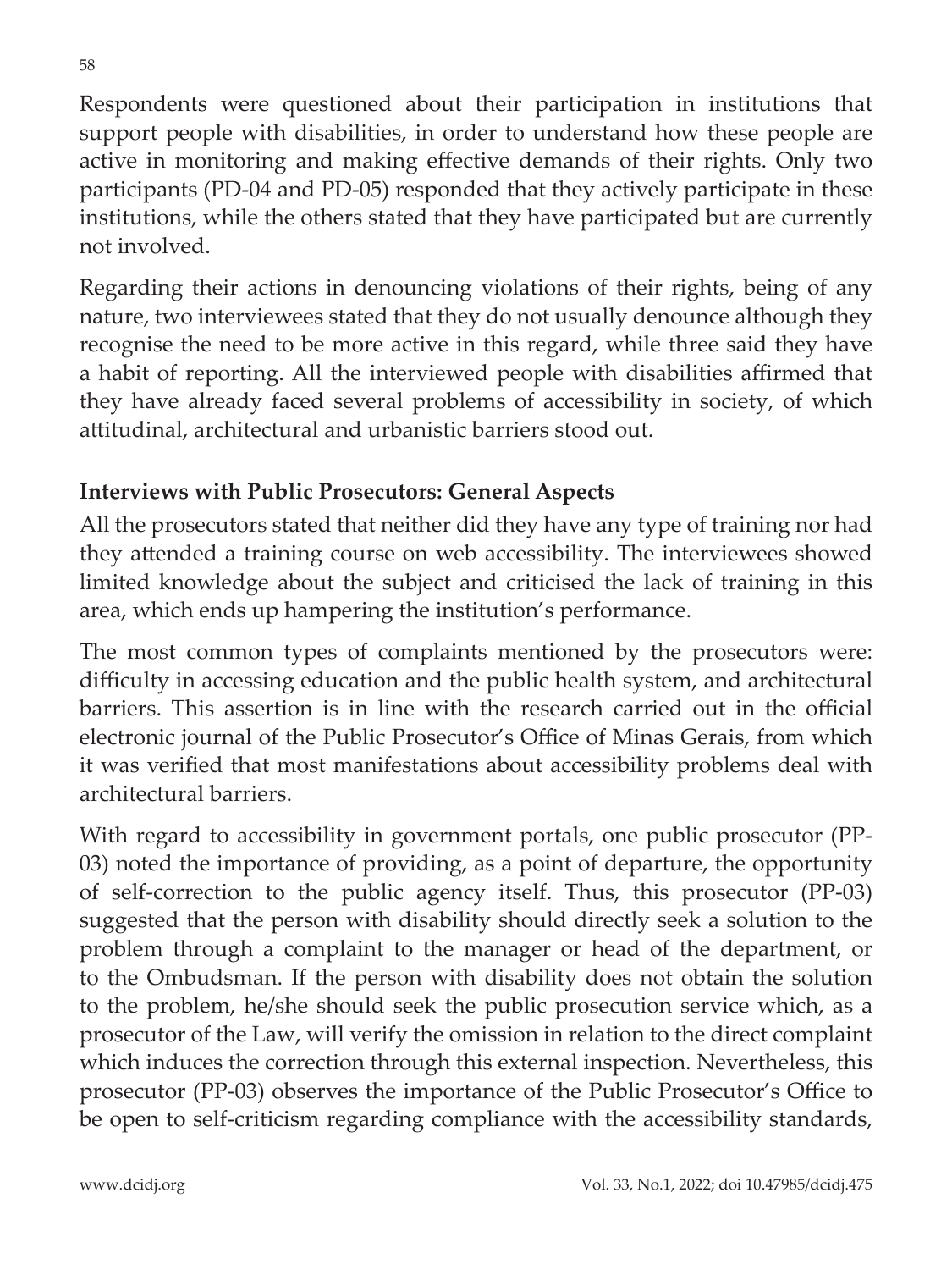before demanding it from other public bodies. This is because the accessibility of public institutions cannot be demanded while the Public Prosecutor's Office does not guarantee full accessibility of its own services.

Another prosecutor (PP-02) has suggested that people with disabilities communicate accessibility problems in government portals to both the Public Prosecutor's Office and the Councils of People with Disabilities, in the sense that they also fulfil their advocacy role and are deliberative to compel the public entity to promote full accessibility of public governmental websites.

#### **Factors that influence Reporting Behaviour**

#### **Attitudes**

The construct "attitude", in relation to behaviour, refers to the positive or negative assessment performed by the individual on a given behaviour (Ajzen, 1985). From this category, the authors created three subcategories based on the analysis of the interviewees' answers: access, culture and effect, which are explained below. The categories represent the main subthemes that emerged from the observation of the interviews.

#### **Access**

Respondents mentioned that the intention of performing the reporting behaviour is related to the fact that government portals are not frequently accessed by people with disabilities. Thus, it is unusual for people with disabilities to deal with accessibility issues at these sites. Respondents noted that when people with disabilities encounter these problems, they prefer to resort to the help of others instead of formally demanding the assurance of their rights.

The authors did not find data or research confirming the claim that government portals are poorly accessed by people with disabilities specifically. However, a possible explanation for this phenomenon may be related to the lack of accessibility of Brazilian electronic government sites for everyone, so that people with disabilities can avoid accessing them. Another possible explanation relates to the fact that information and services on government sites are not part of people's daily lives and are accessed only when necessary.

Carter and Bélanger (2004) note that ease of use is related to how much an innovation is viewed by the adopter as relatively difficult to use and to understand,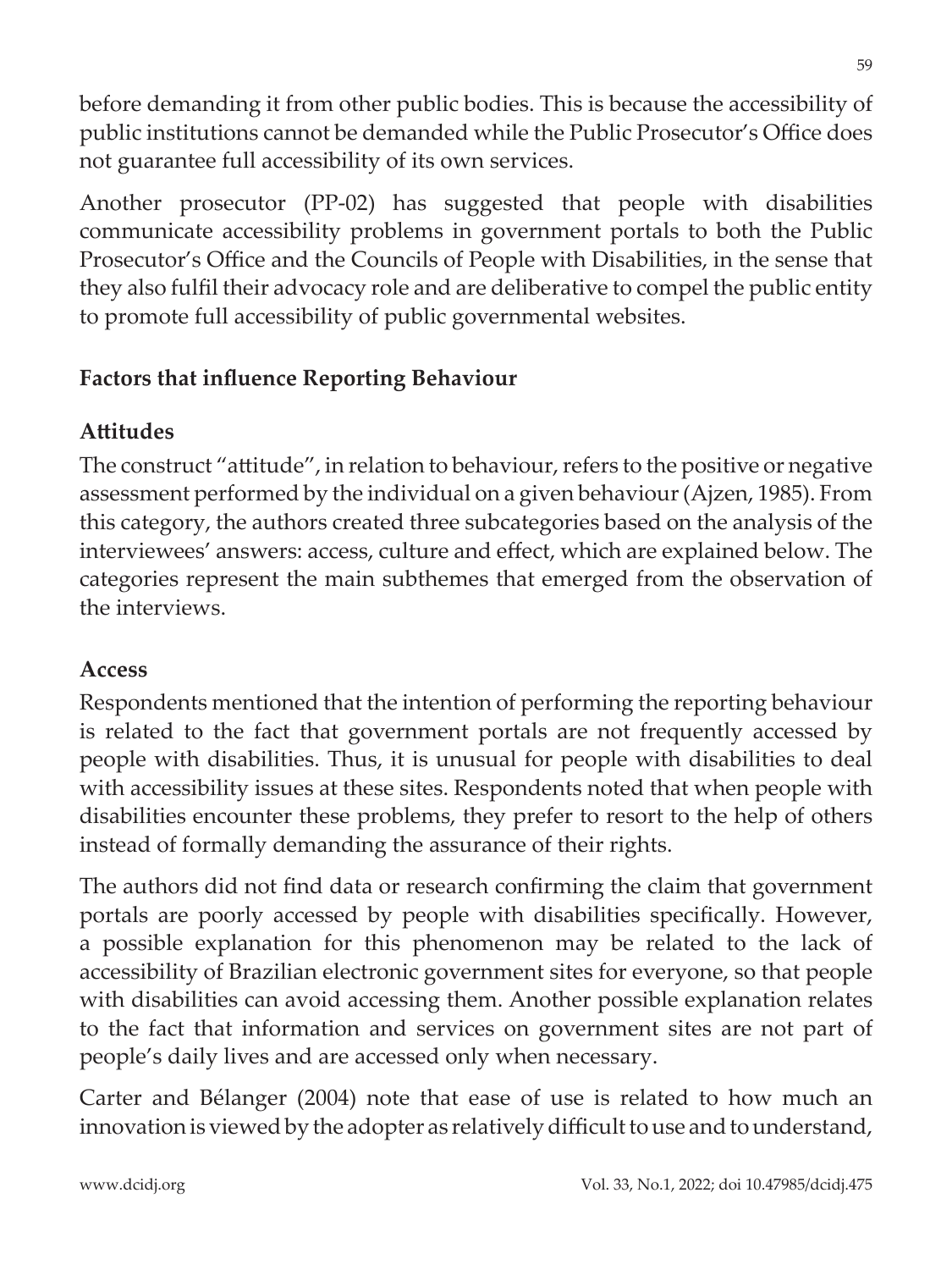this being a factor that may influence the adoption of e-government. Thus, the fact that government sites are not accessible to people with disabilities can be seen by the potential adopter as an aspect that hinders the use of ICT and is therefore a factor that influences the issue of access to governmental sites.

### **Culture**

Respondents also mentioned the lack of a combative culture as a factor influencing the intention of performing the reporting behaviour. According to the interviewees, people do not seek official means to request the fulfilment of their rights. Instead, they prefer to look for alternative ways, such as social networks, to demonstrate dissatisfaction.

A public prosecutor (PP-02) explained that the culture of defending the rights of people with disabilities is relatively recent, so that the basic rights of people with disabilities, such as education and health for example, are not yet guaranteed. Thus, promoting access to the media and information may not be perceived as a priority. People with disabilities still face significant challenges in accessing basic rights. In the interviews, all people with disabilities reported several accessibility problems, mainly of an architectural, urban and attitudinal nature.

Also, according to another prosecutor (PP-03), there is a change in society's attitude towards the complaint, in which people in general, and not only people with disabilities, use social networks to express dissatisfaction. However, the prosecutor observed that this instrument is not usually intended to report the fact in a purposeful way to solve the problem. He was of the opinion that this is a cultural problem, in which people make complaints as an outburst, rather than directing them towards solving the problem.

#### **Effect**

Among the people with disabilities who were interviewed, four showed that they did not believe in the effectiveness of making the complaint, whereas just one respondent (PD-01) believed that denunciation was the best route even though the response was not idealised and affirmed that they had positive responses.

Most respondents (people with disabilities) expressed disbelief that the complaint promotes changes or improvements to the reported problem. Respondents were of the view that denunciation is only effective when it acquires publicity or when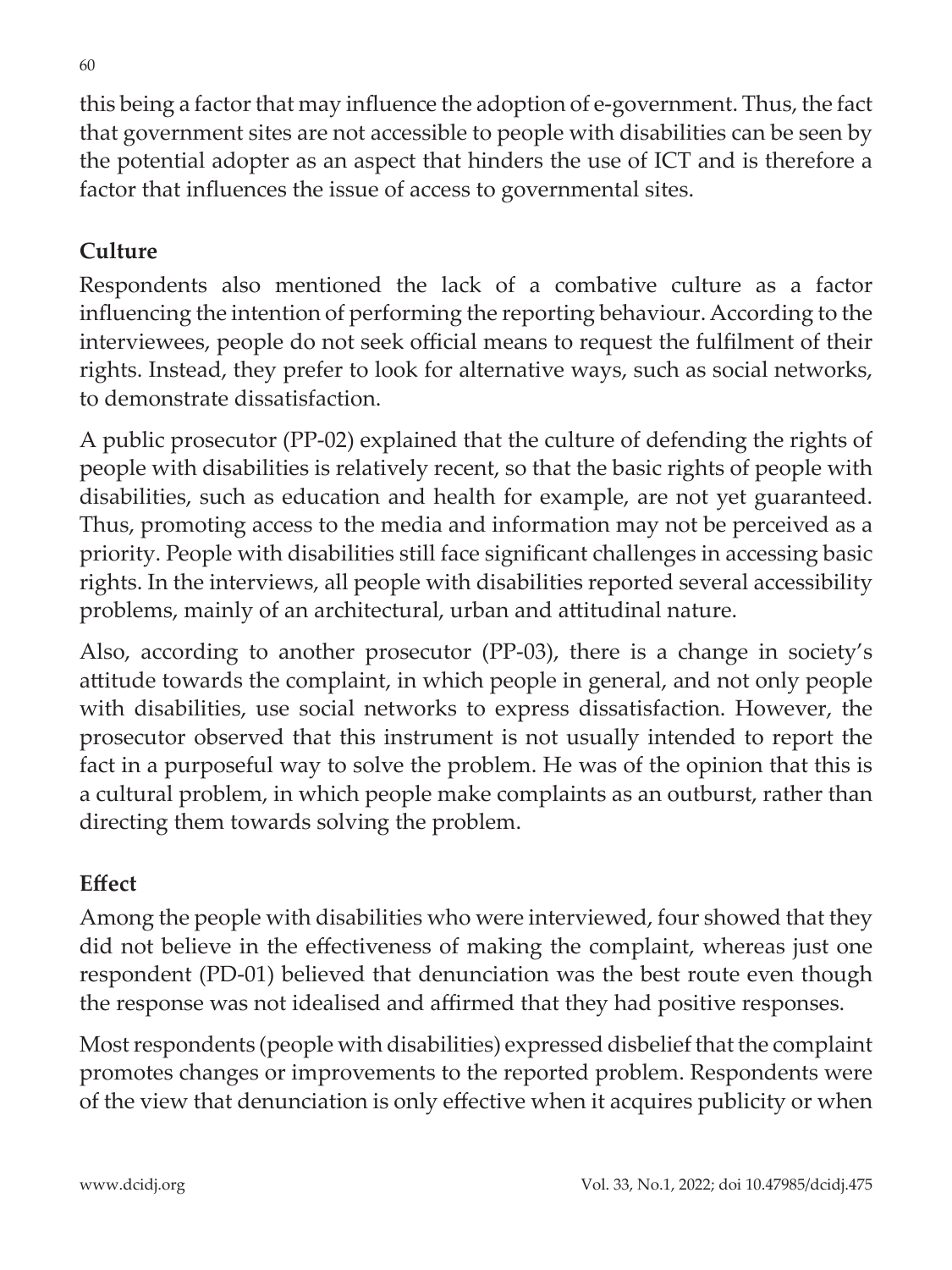it is performed by a large group of people. Another aspect that emerged was disbelief in the state's punitive and oversight power.

Some interviewees stated that they did not believe in the effectiveness of making a complaint in view of negative experiences in the past. A visually impaired person (PD-04) reported that he was walking on the street and hit his eye on a trashcan which resulted in a stroke around the eye. He reported that the incident occurred because the dump was not placed at the right height and did not meet the standards established by legislation. The same person mentioned a situation in which a car remained parked on the pedestrian lane for five days, making it impossible to cross the lane. The interviewee reported that despite successive complaints to the competent institution, no action was taken.

Regarding government portals, three people said that they had already encountered barriers in these sites and that they sent an e-mail to the site's own organ explaining the problem and requesting correction. This contact was made by e-mail and none of the appeals were answered.

One of the interviewed persons with disabilities (PD-05) mentioned that it is necessary to make a lot of change in the policy to believe in the effectiveness of the complaint. In relation to the interviewee (PD-01) who believed in the effectiveness of complaint, it is important to mention that this person works in the Public Prosecutor's Office, which possibly influenced his/her response.

The effect of the complaint was pointed out in other studies as an element of influence on people's reporting behaviour. Baldridge and Veiga (2001) stated that if individuals have the perception that adequate reaction is unlikely, there is a high probability that they will not place the request, since they feel discouraged by the resistance of their employers to make the request. In line with results obtained by Baldridge and Veiga (2001), an assumption in the present study is that people with disabilities fail to report because they believe that improvements or changes in relation to the reported problem are unlikely. In addition, earlier negative experiences in relation to the public administration, in which there was no government action to solve the reported problem, can be a factor that negatively influences the denunciation. Therefore, Baldridge and Veiga (2001) assume that if people with disabilities believe that the complaint will not evoke a satisfactory result, the probability of filing a complaint decreases significantly, corroborating the results obtained in the present research.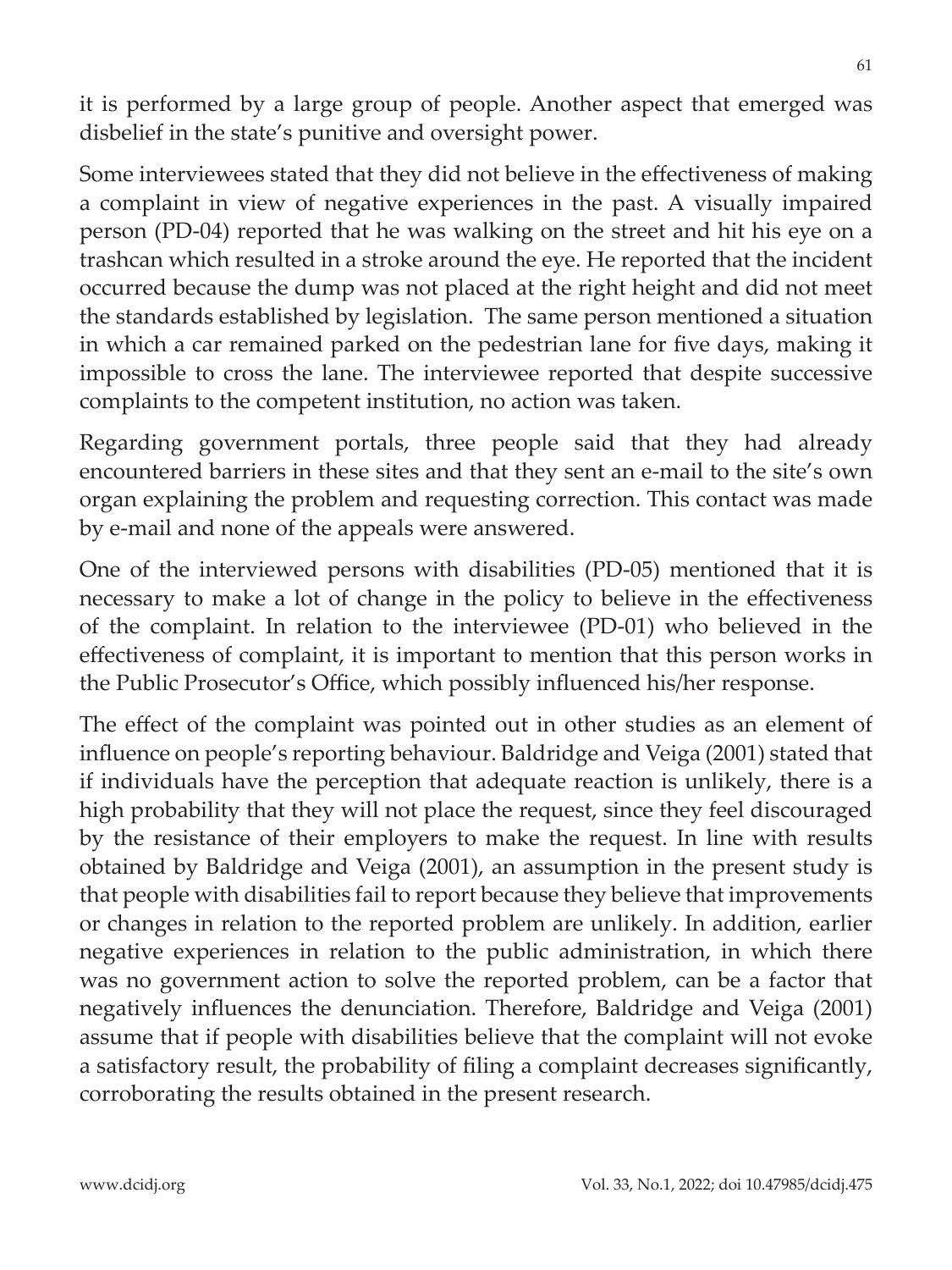#### **Subjective Norms**

The subjective norms are related to the perceived social pressure whether to perform a certain behaviour or not (Ajzen, 1991). Ajzen (2002) further notes that subjective norms are composed of injunctive and descriptive norms. The injunctions refer to the perceptions of the reference groups regarding the approval or disapproval of the behaviour and the value that the individual attributes to these perceptions, encompassing normative beliefs and the motivation to perform the behaviour. The descriptive norms are related to the perception that the reference groups themselves are involved in the target behaviour and the motivation in executing it. From this category the authors created a subcategory, namely, influence of the people.

#### **Influence of Other People**

In this subcategory of analysis, the authors addressed answers to questions about the support of close people, such as family and friends, regarding the denunciation in order to guarantee their rights. Most respondents stated that close friends and family generally support and encourage reporting behaviour, with one individual (PD-03) reporting that friends and family often take the initiative to report. Only one respondent (PD-04) stated that the family does not speak out. This respondent (PD-04) added that he/she believes there are still families who repress people with disabilities, out of fear, protection or even shame. Another aspect mentioned in the interviews concerns the fear of making a complaint, in view of the fear of being indisposed or inconvenienced.

The influence of close people is embedded in subjective norms. In general, when the people relevant to the individual believe that he or she must perform a certain behaviour, the person will perceive the social pressure to execute it (Ajzen, 1985). Manning (2009) has noted that social pressure inevitably affects people's behaviour. Feng and Wu (2005) found that nurses who believed that others wanted them to report suspected child abuse were more likely to report abuse.

Baldridge and Veiga (2001) found that the perceived social obligation is greater when the individual believes that people think he or she should defend his or her rights. This can be explained in view of the fact that the requirement for reasonable accommodation is seen as a continuation of activism in the defence of the rights of people with disabilities, which have been hard won. Likewise, the denunciation of accessibility problems in government sites can be seen by people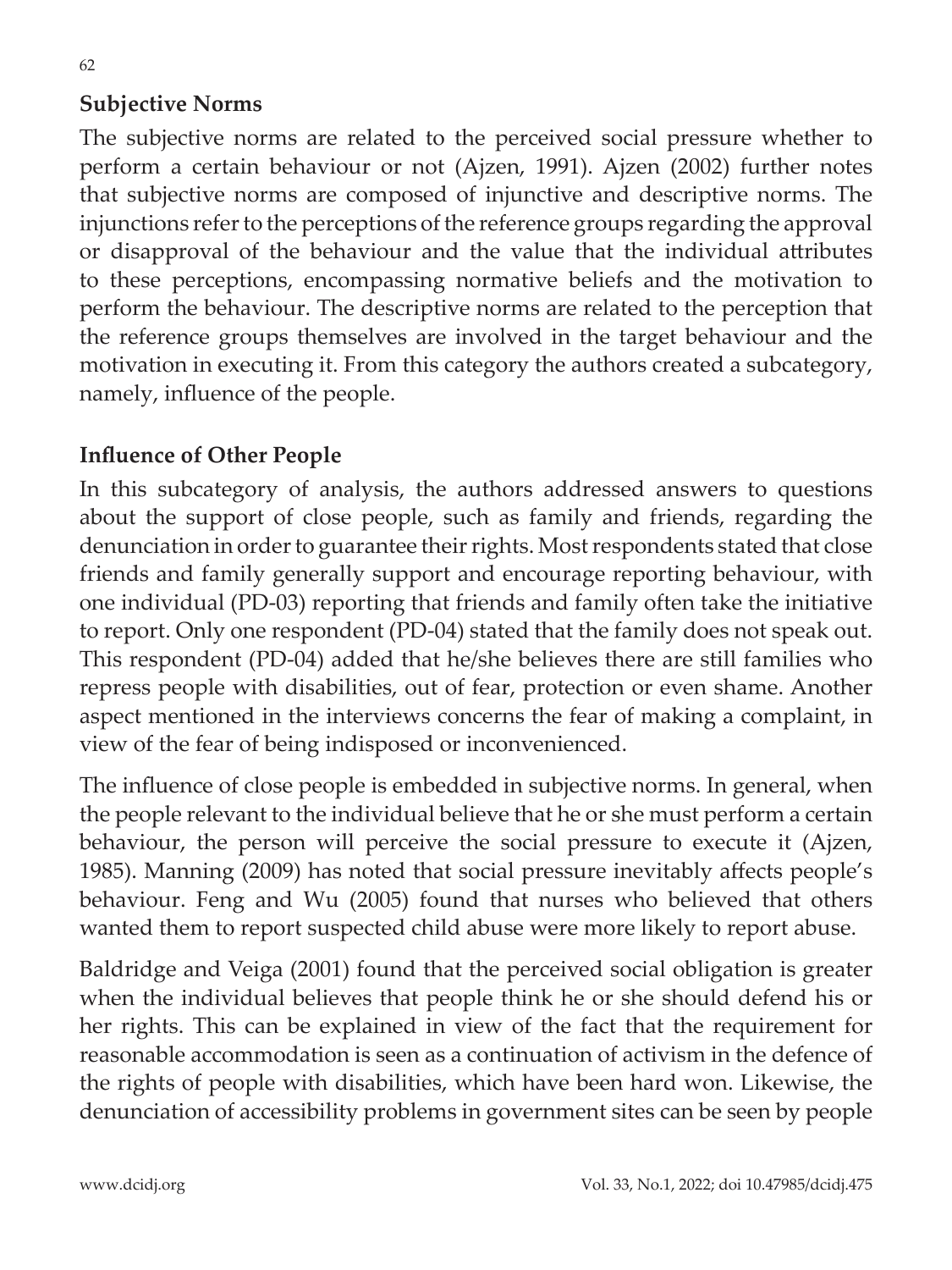with disabilities as a way to help future requests and follow the achievement of the rights of people with disabilities.

#### **Perceived Behavioural Control**

Behaviour, for the most part, depends not only on the individual effort invested but also on the control that the individual exerts on other internal and external factors (Ajzen,1991). Control beliefs are related to the presence or absence of resources and opportunities required to perform a given behaviour. From this category, the authors created five subcategories: knowledge of laws, technical and procedural knowledge, conscience, knowledge about the Public Prosecutor's Office, and formalism.

#### **Knowledge of Laws**

In this subcategory of analysis, the authors listed issues related to knowledge of laws that discuss the right of access of people with disabilities to information and communication technologies. All respondents (people with disabilities) claimed that they know their rights. However, throughout the interviews, the authors realised that the interviewees had limited knowledge about the laws that deal with this issue. One of the interviewees (PD-03) pointed out that he knows the laws that are closest to his reality, that is, that directly affect his life, such as the quota law for people with disabilities in public contests for civil servant positions.

Among the aspects that influence human behaviour, Ajzen (1985) mentions the information that the individual possesses on the subject as an internal factor. In this case, the interviewees showed little knowledge about legislation that determines that government sites should be accessible, or about the existence of accessibility guidelines.

#### **Technical and Procedural Knowledge**

The technical knowledge refers to the ability of the person to know how to identify that the difficulty of navigating is an accessibility problem, as well as the ability to describe the problem in a complaint. Thus, the procedural question is related to the lack of knowledge about where and how to report. This was also mentioned in the interviews as a limiting factor.

The issue of technical and legal misconduct may be related to the lack of disclosure and awareness regarding web accessibility issues. The prosecutor (PP-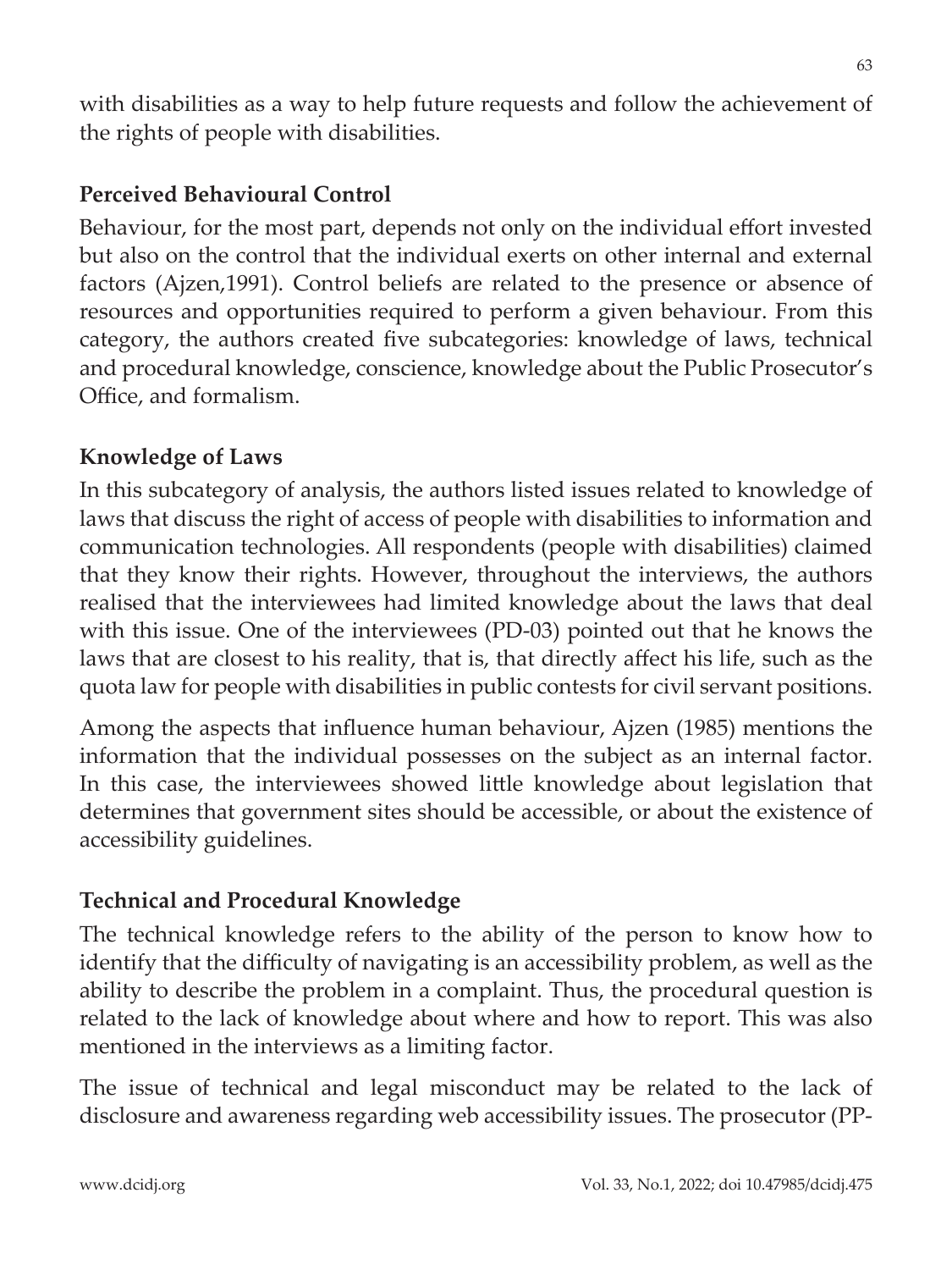03) mentioned the importance of proposing a discussion of this topic, in order to bring this problem to the knowledge of society. This also demonstrates the need for greater disclosure about the role of control institutions and how the population can gain access to those services.

### **Consciousness**

The lack of awareness of people with disabilities that the problems of accessibility to information and communication technologies are as serious as any other problem of accessibility was also a factor mentioned in the interviews. The authors observed that people with disabilities tend to be bothered about architectural, attitudinal, transport and urbanistic barriers, but do not perceive or bother with the problems of accessibility to the media. This information refers to the data collected in the official electronic diary of the Public Prosecutor's Office of Minas Gerais, which showed absence of any complaint involving the issue of web accessibility. The question of consciousness is also related to the cultural aspect.

Another aspect addressed in the interviews concerns the need for collective awareness in order to publicly state that problems exist. A visually impaired respondent (PD-04) stated that before he became blind, he did not know the problems that a person with disability faces daily. The person who does not have a disability and does not live with someone with a disability has no direct and frequent contact with the problems of people with disabilities. Faced with this, it is extremely important to promote collective awareness.

#### **Knowledge about the Public Prosecutor's Office**

The prosecutors believed that the lack of knowledge of the people in relation to the duties of the Public Prosecutor's Office may be a factor limiting the denunciations. People are unaware of where, how and to whom they should report such problems. This field is still new and unknown to them. Two prosecutors (PP-02 and PP-03) stated that the lack of knowledge regarding this aspect of the Public Prosecutor's Office is related to the lack of publicity to guide the population in this regard.

#### **Formalism**

This item is related to the shyness in denunciation due to the formalism that exists in the public sector. There is a perception that denunciation involves a time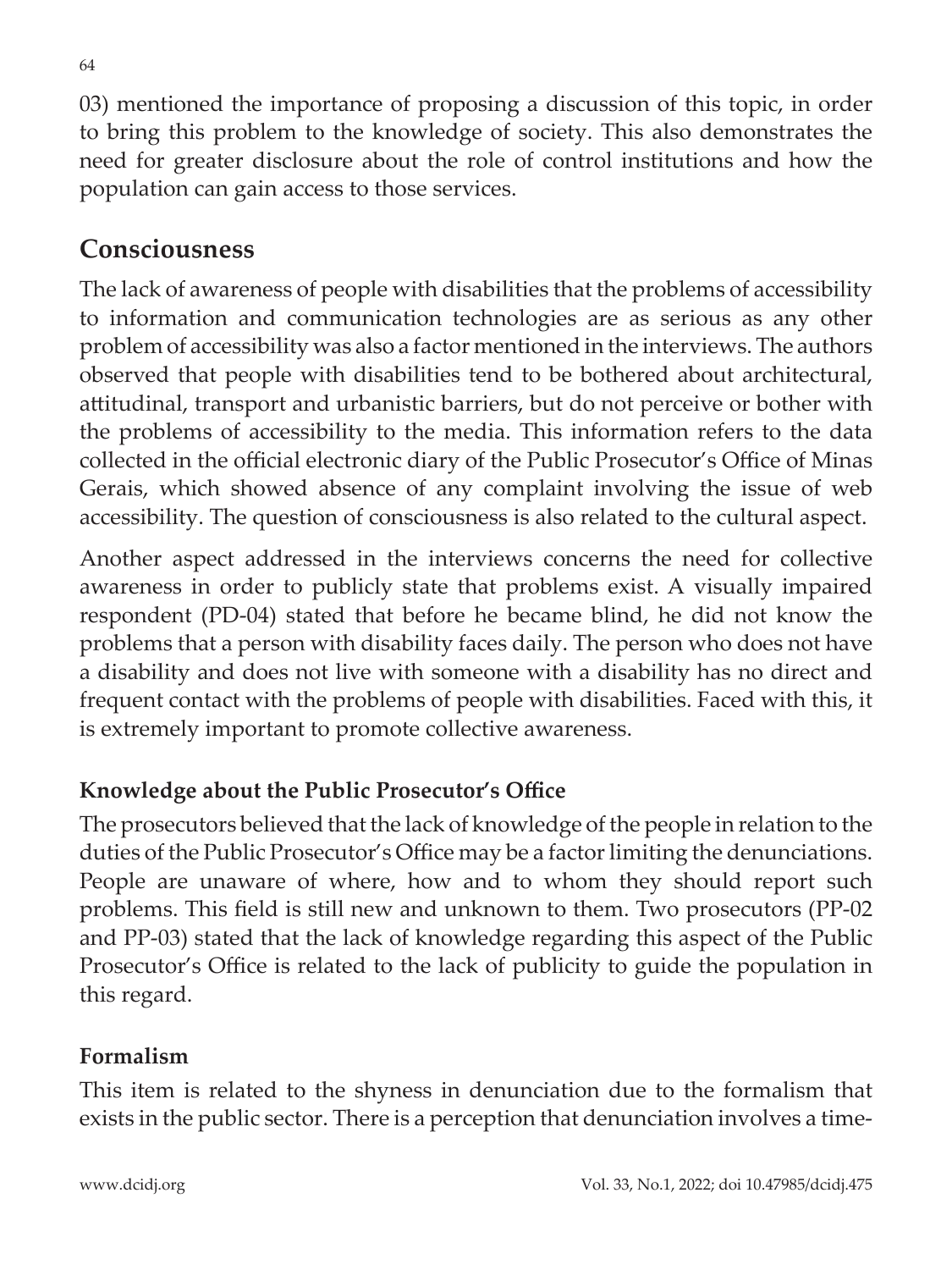consuming, labour-intensive process without expectation of success. Thus, the fear of bureaucracy and slowness discourages people from formally denouncing problems of accessibility. In addition, one prosecutor (PP-03) observed that the physical structure of the premises, which requires formal dress for access to the Public Prosecutor's Office or the court- room, sometimes inhibits people's participation.

This issue of formalism as an element that influences the intention to denounce was also found in the work of Natan, Hanukayev and Fares(2011) which stated that nurses were more likely to verbally report the aggression suffered because it was easier and it took less time than written reports. These, in turn, require the specific form search and the need to explain the problem clearly and appropriately, which demands time and effort. One possible explanation is that people with disabilities believe that procedures in the Public Administration are time-consuming and ineffective. In this way, people end up opting for other faster solutions, such as third-party help or complaints on social networks, for example.

## **CONCLUSION**

This article is relevant in that it seeks to present society with the problem of lack of accessibility in government websites and the lack of surveillance, which is harmful for people with disabilities. It proposes that people with disabilities should be more active in order to enjoy their rights of accessibility to government sites. As shown, there is preliminary evidence that people with disabilities do not report problems with web accessibility on governmental websites. In this sense, this article sought to understand the factors that influence the denunciation behaviour of people with disabilities and to assist in the promotion of policies that change this scenario.

The research found that the main causes for people with disabilities not denouncing accessibility problems in government portals are: people with disabilities scarcely access government portals, so it is uncommon to deal with accessibility issues at these sites, or when/if they encounter these problems, they prefer to take the help of others (close people, like family and friends) as it is faster and less laborious; lack of combative culture, in which people prefer not to express dissatisfaction in official bodies; disbelief that the complaint promotes changes or improvements in the reported problem; opinions and attitudes of the people close to them; lack of knowledge about legislation that dictates that government sites should be

65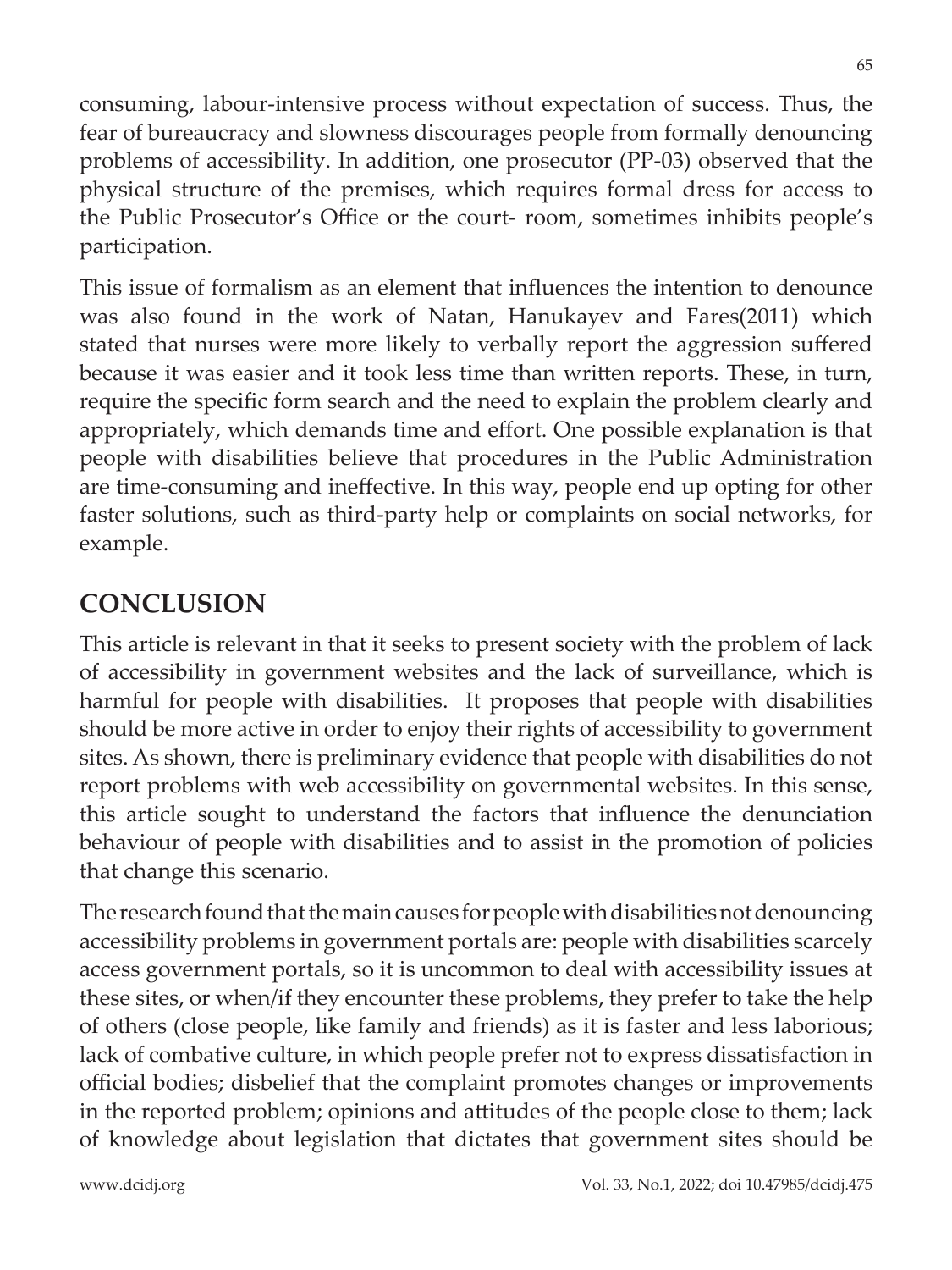accessible; lack of knowledge that the difficulty of navigating is an accessibility problem or a lack of technical knowledge to report the problem in a complaint; lack of awareness that problems of accessibility to information and communication technologies are as serious as any other accessibility problem; lack of knowledge of the people in relation to the attributions of the Public Prosecution Service; and the perception that denunciation involves a time-consuming, labour-intensive and unsuccessful process.

Given the above-mentioned, there is a need for change in this scenario, by encouraging the population with disabilities to be more active in denouncing the problems of accessibility in government portals. For this, it is necessary to propose the discussion of this theme and bring this problem to the knowledge of society. Society should also be made aware of the role played by Ombudsmen and the role of the Public Prosecutor's Office in defending the rights of persons with disabilities. However, it is fundamental to restore the confidence of society in the effectiveness of the performance of public administration. It is also relevant to give training courses on the issue of web accessibility to the prosecutors, the members of the Municipal Councils of People with Disabilities as well as to public servants, especially those who work in the Ombudsman's offices.

The authors of the current article suggest that future research - both quantitative and qualitative studies – focusing on the denunciation behaviour of people with disabilities are needed. It is worth mentioning that the authors are already researching this subject further by distributing questionnaires to people with disabilities, to understand the interaction between the factors from the Theory of Planned Behaviour.

Results from this research will hopefully confirm and complement the results of this article.

### **ACKNOWLEDGEMENTS**

Prof. André Pimenta Freire and Monique Scalco Soares Siqueira would like to thank the Scientific and Technological Development Council (CNPq) and Coordination for the Improvement of Higher Education Personnel (CAPES), grant #315721/2021-9 for his research fellowship.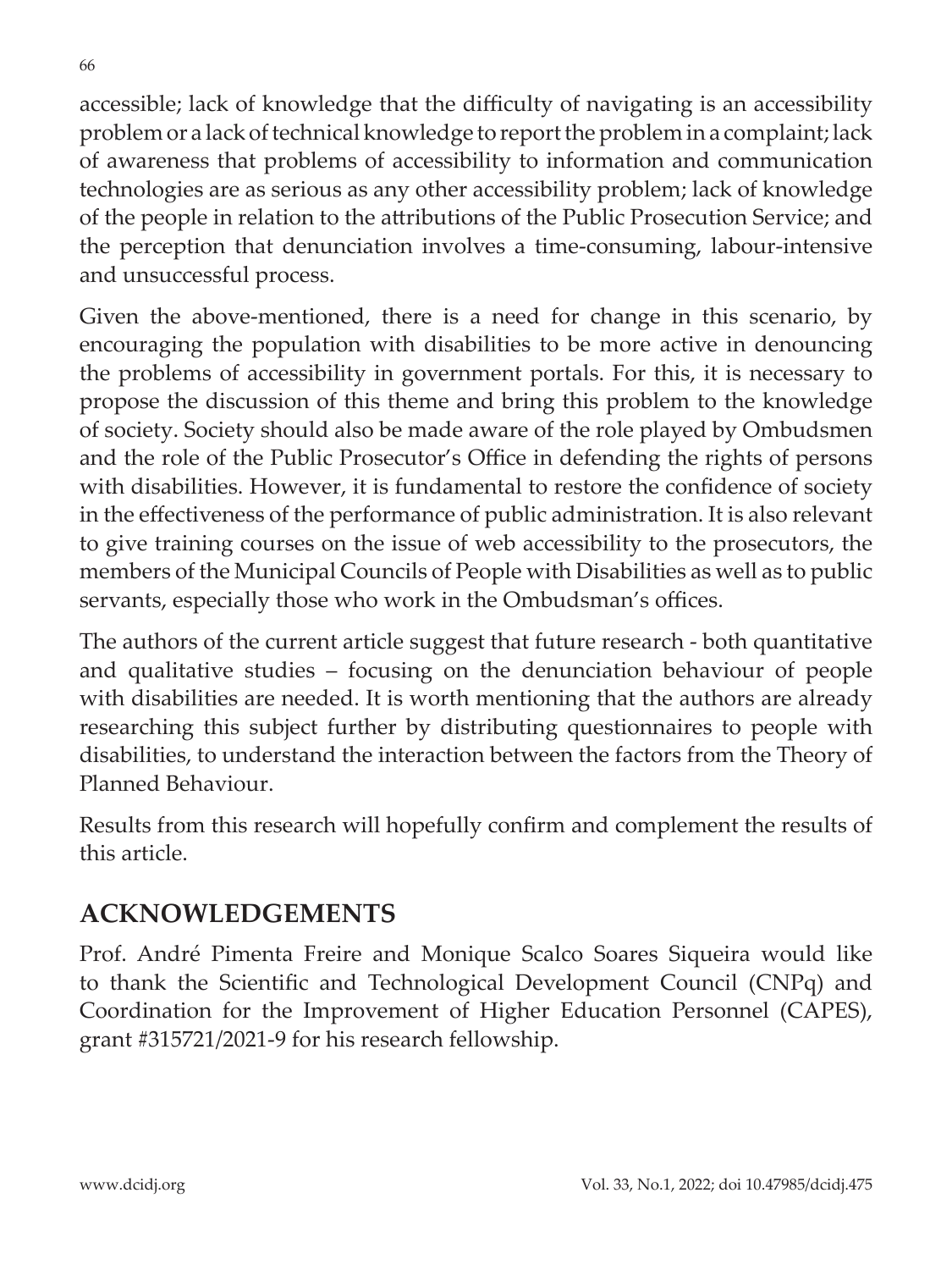### **REFERENCES**

Ajzen, I. (1985). From intentions to action: A theory of planned behavior. In J. Kuhl & J. Beckman (Eds.), Action control: From cognitions to behaviors (pp. 11-39). New York: Springer. https://doi.org/10.1007/978-3-642-69746-3\_2

Ajzen, I. (1991). The theory of planned behavior. Organizational Behavior and Human Decision Processes, 50, 179-211. https://doi.org/10.1016/0749-5978(91)90020-T

Ajzen, I. (2002). Constructing a TPB questionnaire: Conceptual and methodological considerations. University of Massachusetts Amherst, Office of Information Technologies. [Online] Retrieved Jan 15, 2018, from https://people.umass.edu/aizen/pdf/tpb.measurement. pdf

Baldridge, D. C., & Veiga, J. F. (2001). Toward a greater understanding of the willingness to request an accommodation: Can requesters' beliefs disable the Americans with Disabilities Act?. Academy of Management Review, 26(1), 85-99. https://doi.org/10.5465/amr.2001.4011956 https://doi.org/10.2307/259396

Carvalho, V., Cagnin, M., & Paiva, D. (2017). Avaliação de Acessibilidade de Web Sites de Governos Estaduais do Brasil. In Proceedings of the XIII Brazilian Symposium on Information Systems, 116-123. https://doi.org/10.5753/sbsi.2017.6033

Civil Inquiry no. 1.34.001.004599/2014-1. (2018, April 18). People with disabilities. Hearing disabilities. Web accessibility - internet. Notice: lack of closed caption in several web sites, such as UOL, Terra, SBT, Record, Bandeirantes, Estadão, IG. Retrieved Jul 11, 2018, from http://www.mpf.mp.br/sp/sala-de-imprensa/docs/004599-2014-11\_acessibilidade\_web.pdf.

Feng, J. Y., & Wu, Y. W. B. (2005). Nurses' intention to report child abuse in Taiwan: a test of the theory of planned behavior. Research in nursing & health, 28(4), 337-347. https://doi. org/10.1002/nur.20087 PMid:16028263

Internet Management Committee in Brazil. (2010). Dimensions and characteristics of the Brazilian web - a study of the gov.br. [Online] Retrieved Jun 10, 2018, from http://www.cgi. br/media/docs/publicacoes/2/cgibr-nicbr-censoweb-govbr-2010

Law of Inclusion of People with Disabilities no 13,146. (2015, February 10). Establishes the Brazilian Law of Inclusion of Persons with Disabilities (Statute of Persons with Disabilities). Retrieved 2 Feb, 2018, from http://www.planalto.gov.br/ccivil\_03/\_ato2015-2018/2015/lei/ l13146.htm

Lazar, J., Goldstein, D.F., & Taylor, A. (2015). Ensuring digital accessibility through process and policy. Morgan Kaufmann.

Macêdo, M. P. Q., Ogrizio, A. D. C. (2016). Manual do Promotor de Justiça: Teoria e Prática. 3. Salvador: JusPodivm.

Maia, L. S. (2017). Uma análise preliminar da acessibilidade web dos sites de serviços de divulgação e acesso à informação pública no Brasil com base no e-mag. In: XVI National Meeting of Research in Information Science. João Pessoa: UFPB.